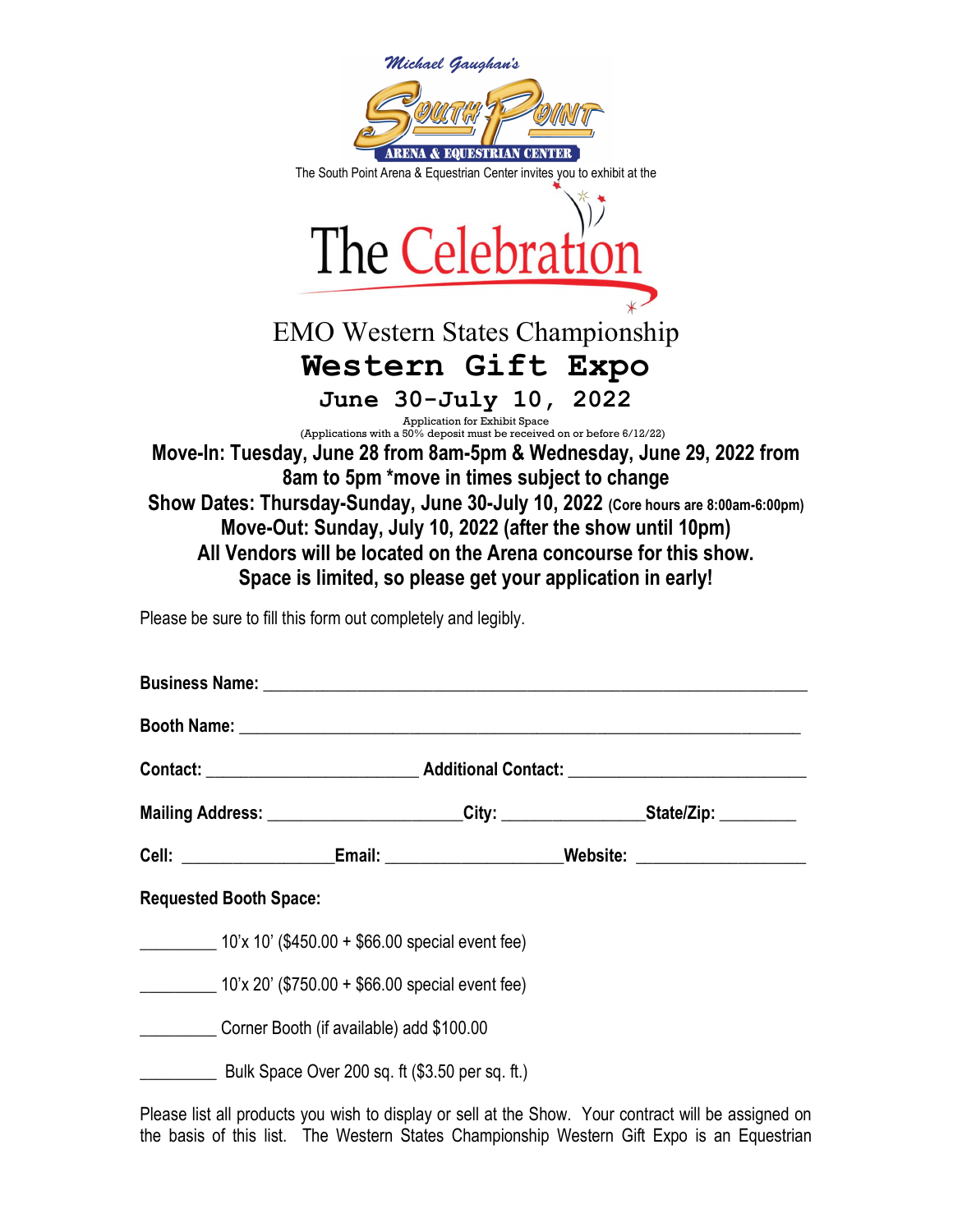oriented show. Items, products, or services not keeping with the criteria will not be accepted. Once a contract has been assigned, you may not display or sell any additional items without written permission. Violations will result in immediate cancellation of your contract and all rental monies paid will be forfeited to the Western States Championship Gift Expo.

\_\_\_\_\_\_\_\_\_\_\_\_\_\_\_\_\_\_\_\_\_\_\_\_\_\_\_\_\_\_\_\_\_\_\_\_\_\_\_\_\_\_\_\_\_\_\_\_\_\_\_\_\_\_\_\_\_\_\_\_\_\_\_\_\_\_\_\_\_\_\_\_\_\_\_\_\_\_ \_\_\_\_\_\_\_\_\_\_\_\_\_\_\_\_\_\_\_\_\_\_\_\_\_\_\_\_\_\_\_\_\_\_\_\_\_\_\_\_\_\_\_\_\_\_\_\_\_\_\_\_\_\_\_\_\_\_\_\_\_\_\_\_\_\_\_\_\_\_\_\_\_\_\_\_\_\_ \_\_\_\_\_\_\_\_\_\_\_\_\_\_\_\_\_\_\_\_\_\_\_\_\_\_\_\_\_\_\_\_\_\_\_\_\_\_\_\_\_\_\_\_\_\_\_\_\_\_\_\_\_\_\_\_\_\_\_\_\_\_\_\_\_\_\_\_\_\_\_\_\_\_\_\_\_\_ \_\_\_\_\_\_\_\_\_\_\_\_\_\_\_\_\_\_\_\_\_\_\_\_\_\_\_\_\_\_\_\_\_\_\_\_\_\_\_\_\_\_\_\_\_\_\_\_\_\_\_\_\_\_\_\_\_\_\_\_\_\_\_\_\_\_\_\_\_\_\_\_\_\_\_\_\_\_

Briefly describe the product or services offered:

Please attach catalogs, samples, brochures, picture, etc. of your products, display or booth layout. If these are not available, attach a drawing with an explanation of how you plan on decorating your booth. Please note: Catalogs, pictures, etc., will not be returned unless requested.

Show management will provide each booth with pipe and drape (unless otherwise requested) and 5 amps of electrical service per booth (regardless of size). Forms are available upon request for additional services (electrical, labor, and phone). Ordering these services is the sole responsibility of the Vendor. PLEASE NOTE: a substantial discount is offered for ordering these services early! There are no provisions for water or drainage within the Arena area.

Show Management reserves the right to assign booth space in accordance with other Exhibitors and products. The Western States Championship Western Gift Expo will strive to maintain a variety of diverse products in all areas for this show. Booth assignments will be based upon that criteria. We want to ensure that all our Vendor have the opportunity to be as successful as possible! Please display your exhibit in a manner keeping with our theme. All decorations and booth layouts will be subject to the approval of show management.

DEPOSIT/PAYMENT: A 50% deposit must accompany this application. All monies in the form of a check, cashier's check or money order made payable to: South Point Hotel & Casino. Please remember, the deadline for applications is June 12, 2022. Your application must be received on or before this date to be considered. If your application is not accepted, the deposit will be refunded to you. If accepted, the deposit will be applied toward booth rental. Balance in full for ALL booth spaces must be received in our office no later than June 20, 2022. Cancellations after acceptance into the show will result in forfeiture of deposit and all monies paid to date. THE "Western States Championship" WESTERN GIFT EXPO IS BY INVITATION ONLY AND A COMPLETED APPLICATION DOES NOT AUTOMATICALLY RESERVE SPACE. ALL QUESTIONS MUST BE ANSWERED COMPLETELY BEFORE CONSIDERATION CAN BE GIVEN.

All Vendors will be invoiced for the Clark County, Nevada "special event fee" of \$60.00 (\$6.00 per event day). Labor will not be provided for move-in and move-out. Access through the Exhibit Hall to the Arena Concourse will not be available for Move-In/Move-Out.\*

Please note that marijuana, cannabis, hemp, paraphernalia, or any products related to the marijuana industry are strictly prohibited

## NO trailers or tents allowed on the Arena Concourse. No Pets!